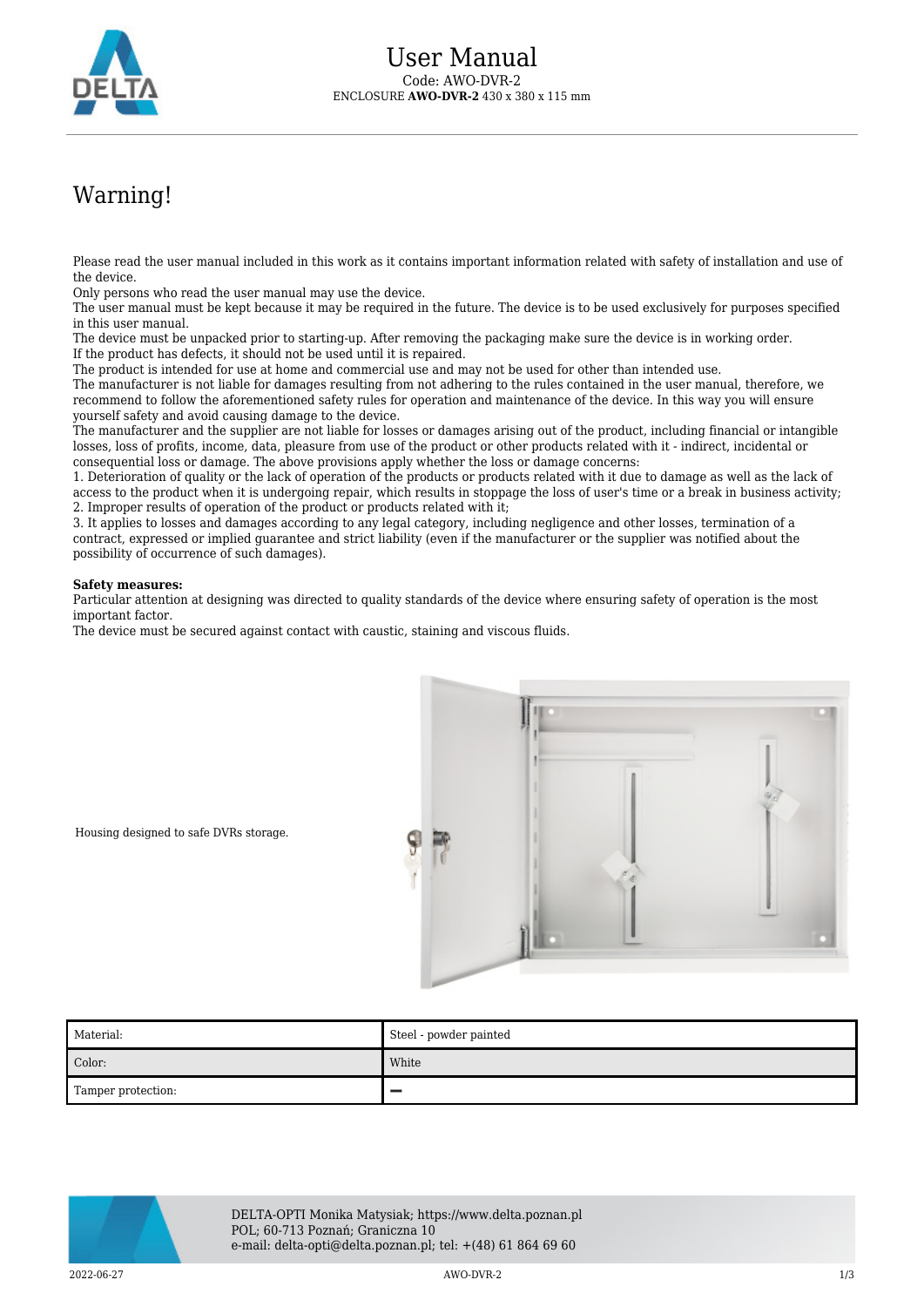

## User Manual Code: AWO-DVR-2 ENCLOSURE **AWO-DVR-2** 430 x 380 x 115 mm

| Key closed:                  |                                                               |
|------------------------------|---------------------------------------------------------------|
| Housing external dimensions: | 430 x 380 x 115 mm                                            |
| Suitable for DVRs:           | with dimensions below : $400 \times 250 \times 80 \text{ mm}$ |
| Main features:               | DIN rail (TS-35) : 20 cm                                      |
| Weight:                      | $2.89$ kg                                                     |
| Guarantee:                   | 2 years                                                       |

Front view:







DELTA-OPTI Monika Matysiak; https://www.delta.poznan.pl POL; 60-713 Poznań; Graniczna 10 e-mail: delta-opti@delta.poznan.pl; tel: +(48) 61 864 69 60